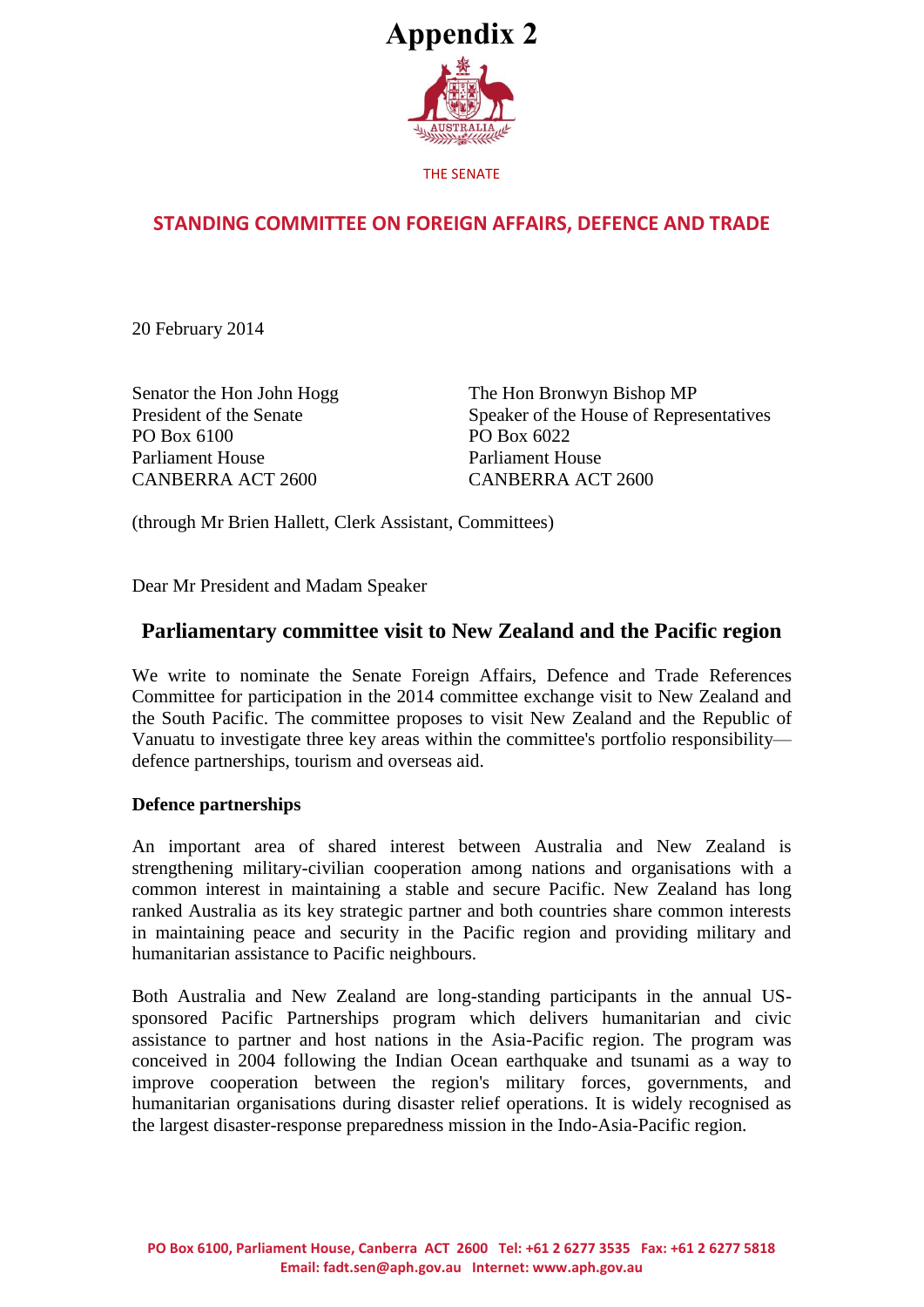

The 2013 program involved Australia, New Zealand, the United States, Japan, Canada, France and Malaysia. Its focus was to establish opportunities for multinational crisis response capabilities supporting humanitarian and civic actions. Specifically, the program delivered medical, dental and veterinary assistance and explosives disposal and engineering aid to Papua New Guinea, Samoa, Tonga, the Marshall Islands, Kiribati and the Solomon Islands.

The proposed visit to New Zealand would enable the committee to explore ways of strengthening Australia's military and civilian ties with New Zealand and other regional neighbours, including Vanuatu. The committee would also have an opportunity to examine how future participation in the US-sponsored Pacific Partnerships program can support the provision of development assistance in the Pacific region, lift the effectiveness of aid programs and contribute to the achievement of the Millennium Development Goals in the Pacific.

### **Tourism**

Following the machinery of government changes in 2013, the committee is now responsible for the portfolio area of 'tourism industry'. Australians form a large part of the New Zealand tourist market (1.2 million of 2.7 million total overseas visitors in 2013). Similarly 1.2 million New Zealand visitors came to Australia in 2012 (generating \$2.3 billion in total expenditure). The Australian tourism industry has faced a number of recent challenges in relation to currency movements and promoting Australia as a tourist destination. The effect of government regulation in relation to tourism has also been highlighted in public debate, in particular working holiday visas and the appropriate level of the passenger movement charge.

The committee will have the opportunity to investigate a number of aspects of the tourism industry in New Zealand, which is recognised as a vital component of the economy. These include:

- the funding, governance and activities of Tourism New Zealand;
- the development and outcomes of the 'New Zealand Tourism Strategy 2015';
- government support for tourism operators in New Zealand;
- New Zealand's approach to international marketing (particularly to emerging Asia markets); and
- the regulatory approach to tourism in New Zealand (fees, charges and visas).

Tourism also forms a significant part of the economy of Vanuatu, with the majority of tourists coming from Australia. A component of Australian aid to Vanuatu has included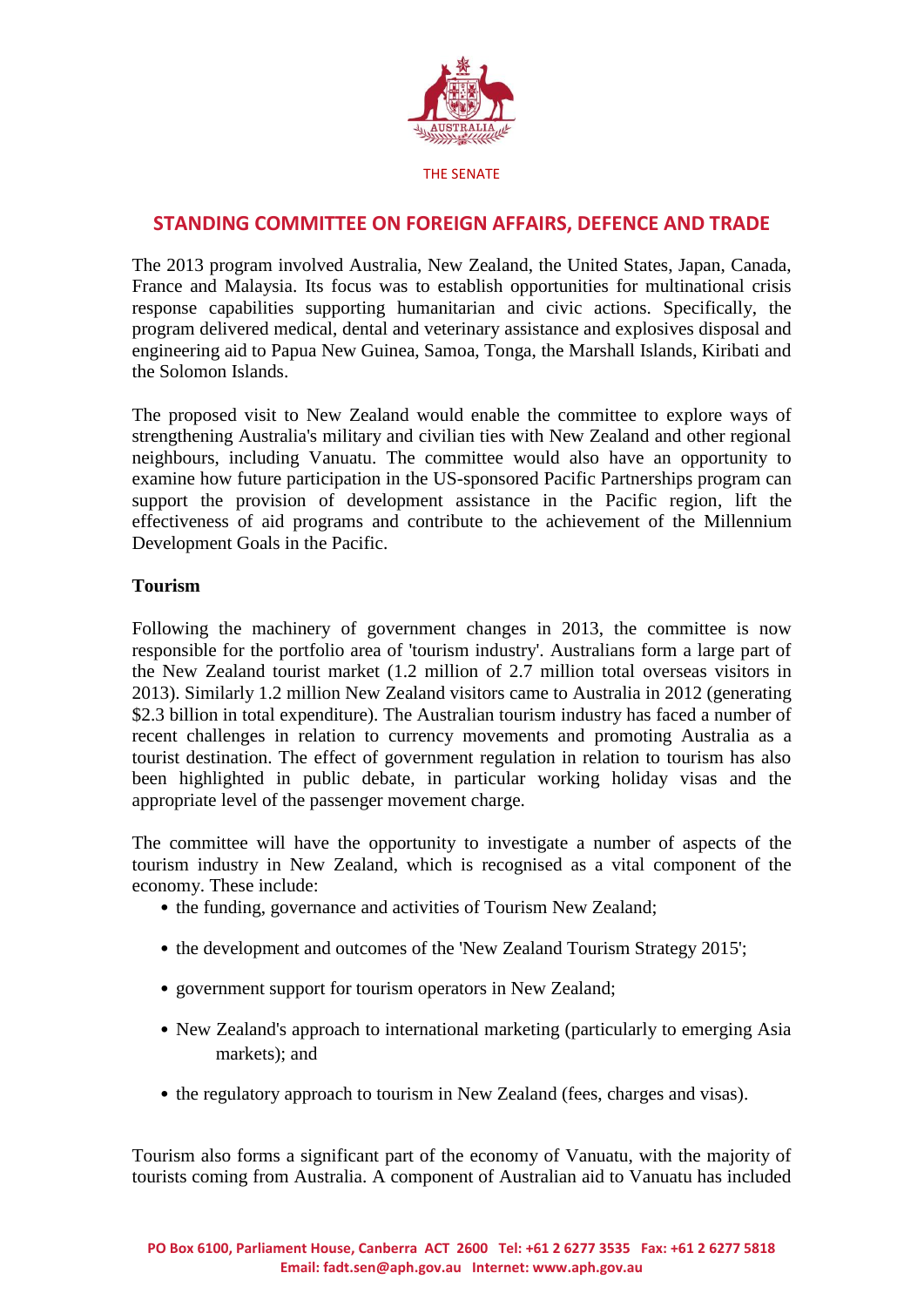

support which has assisted Vanuatu to lift its tourist visitor numbers from 238,000 in 2010 to 327,000 in 2012. Australia has recently announced a \$37 million roads upgrade project in Vanuatu to take advantage of the increasing number of overseas visitors.

The proposed visit to Vanuatu would enable the committee to review the Australian contribution to Vanuatu's tourism and road infrastructure. Specifically, the committee would have an opportunity to explore how the Australian aid program and expertise can further support the development of tourist markets in developing Asia Pacific nations and promote private enterprise and job creation.

### **Overseas aid**

Australia and New Zealand have a large number of shared interests in relation to the provision of development assistance in the Pacific region. This situation is illustrated by the 'Australia-New Zealand Partnership for Development Cooperation in the Pacific' endorsed in 2009. The Partnership pledges efforts by Australia and New Zealand to integrate development assistance activities in order to lift the effectiveness of aid programs and make improved progress towards the achievement of the Millennium Development Goals (MDGs) in the Pacific.

Reforms to New Zealand's aid policy have many parallels with Australia. Previously a semi-autonomous body, the New Zealand International Aid and Development Agency was reintegrated back into the Ministry of Foreign Affairs and Trade (as the International Development Group) following a restructure in 2009. This reflects the current process of reintegration of the Australian Agency for International Development into the Department of Foreign Affairs and Trade.

Participation in the proposed visit will enable the committee to benefit from insights and lessons learned in relation to bringing a national aid agency 'in-house' to a mainstream diplomatic department. In particular, the proposed visit will allow the committee to investigate how New Zealand balances and complements its aid and development priorities with diplomatic, security and trade objectives. In this context, the committee will have an opportunity to discuss the findings and recommendations of its current inquiry into Australia's overseas aid and development program (due to report on 20 March 2014).

The proposed visit will also allow the committee to examine a range of issues of interest, including:

- parliamentary oversight of overseas aid funding in New Zealand;
- mechanisms in New Zealand to ensure and maintain the effectiveness of aid;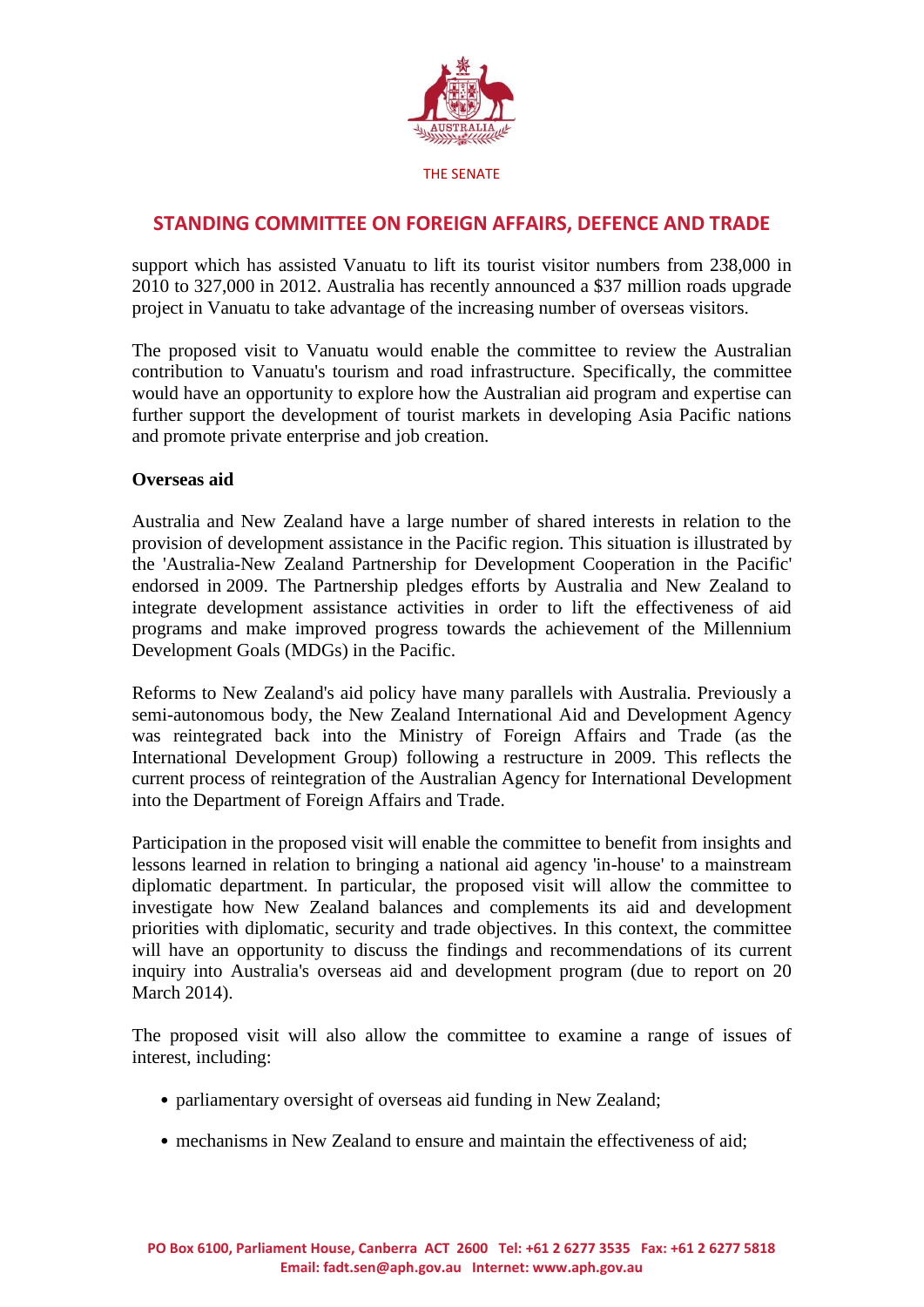

- New Zealand's development collaboration with China in the Cook Islands (the first time China has partnered with a developed country to deliver aid); and
- Australia–New Zealand aid priorities in the context of the Millennium Development Goals and the current consideration of the post-2015 development agenda at the United Nations.

Both Australia and New Zealand have provided development assistance to Vanuatu as part of their respective Pacific aid programs. Australia is the largest donor of overseas aid to Vanuatu and in 2012-13 provided \$61.4 million in official development assistance. A number of Australian charitable aid organisations, including Care Australia, also operate in Vanuatu. This aid has contributed to Vanuatu meeting a number of the MDGs early and to be 'on track' to meet others by the 2015 deadline. However, progress reports have indicated Vanuatu is still 'off track' to meet some MDG targets including in relation to employment, underweight children, access to reproductive health services and slum dwelling.

In May 2009, Australia and Vanuatu agreed on a new 'Partnership for Development' to reduce poverty and achieve the MDGs. The Partnership guides Australia's aid to Vanuatu and focuses on the priority areas of education, health, infrastructure, economic governance and law and justice. It also provides support for land management and for civil society organisations.

A visit to Vanuatu will enable the committee to examine the deployment of Australian aid and receive feedback from the people of Vanuatu and aid organisations on aid priorities, effectiveness and delivery. The committee will also have an invaluable opportunity to meet with authorities in Vanuatu to discuss Australia's aid program and the post-2015 development agenda in the Pacific region.

#### **Summary**

The proposed visit to New Zealand and Vanuatu provides an opportunity for the committee to enhance regional cooperation on military-civilian partnerships, tourism and foreign aid related issues. Furthermore, the visits will enable the committee to see Australian regional aid outcomes first-hand and to further strengthen Australian parliamentary ties with the Republic of Vanuatu.

Please do not hesitate to contact us if you require further information about this proposal. Thank you for the opportunity to nominate.